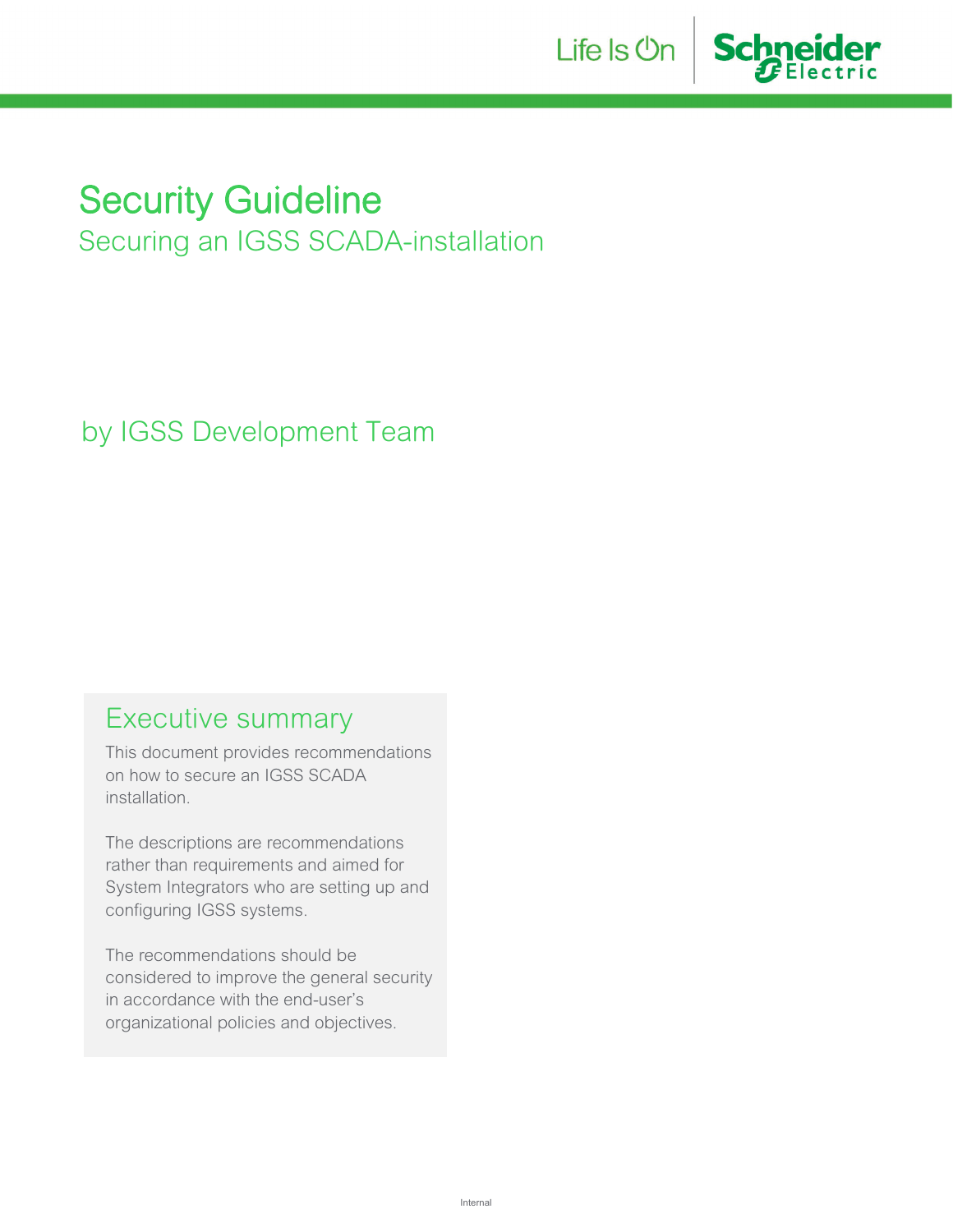# **Introduction**

This document is intended to provide recommendations on how to secure an IGSS SCADA installation.

The following sections are aimed at System Administrators who are setting up and configuring IGSS systems and are recommendations that should be considered to improve the general security.

The steps provided are recommendations rather than requirements and should be considered in accordance with the end-user's organizational policies and objectives.

# Defending OT Systems

When securing OT systems it is recommended that System Administrators follow the "Purdue Enterprise Reference Architecture" as it contains important guidance on how to isolate and defend OT systems.

### Purdue Enterprise Reference Architecture

The current Purdue architecture models OT and IT into six functional levels that run from Level 5 to Level 0 and span three functional zones.



Schneider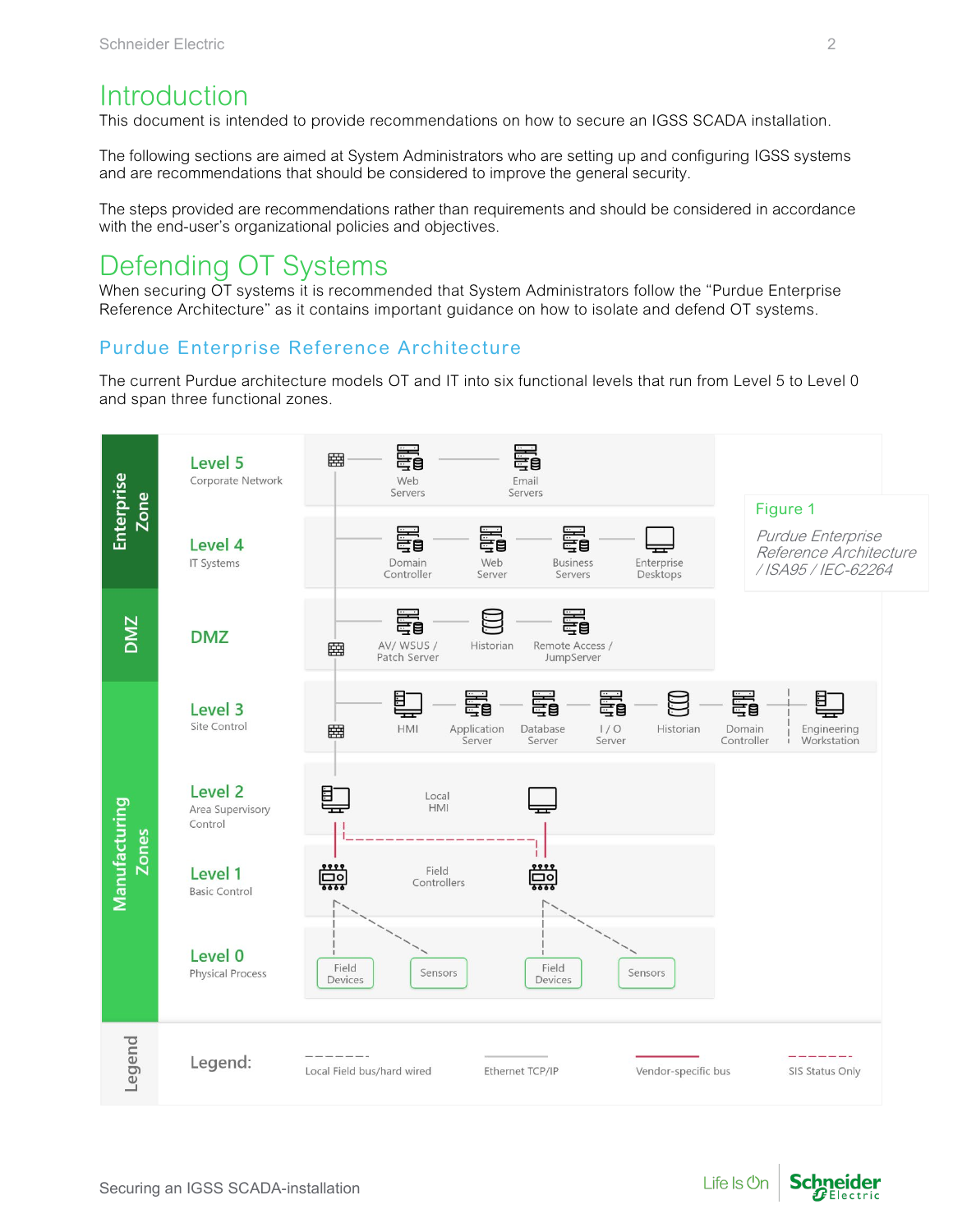Each zone should be installed on separate networks and only connected via firewalls with whitelist configuration.

Level 5 — Corporate Network: A broader set of enterprise IT systems, including connections to the public Internet.

Level 4 — IT Systems: Business logistics systems can include database servers, application servers, and file servers.

Level 3 — Site Control: This level includes systems that support plant-wide control and monitoring functions. Level 3 systems also aggregate lower-level data that needs to be pushed up to higher-level business systems.

Level 2 — Area Supervisory Control: Control logic for analyzing and acting on Level 1 data. Systems include human-machine interface (HMI); supervisory and data acquisition (SCADA) software.

Level 1 — Basic Control: These are the control devices such as PLCs that monitor and control Level 0 equipment and safety instrumented systems.

Level 0 - Physical process: This is the physical equipment that does the work and is known as the equipment under control. This consists of valves, pumps, sensors, actuators, compressors, etc.

### PLC's and Field Controllers

Many PLCs and field controllers are running protocols that do not implement any, or only sparse, security features. It is therefore very important that these devices are installed on completely separated subnets, that are only connected to the IGSS servers running the appropriate drivers.

Also consider using VLAN's to segment the sub-nets even further or use dedicated point-to-point tunneling hardware (VPN) if it is a requirement that the communication with the PLC is encrypted. Make sure that you follow the security recommendations available from the supplier of the PLCs or field devices.

For devices that are connected remotely (for example pump stations), we recommend connecting through a private MPLS cloud. Contact your telecom provider for more options on creating your own private MPLS cloud.

Many PLCs are starting to support the OPC-UA protocol and from a security point of view, this is the preferred option. Make sure that you configure the PLC with at least a transport security policy and client certificate validation. Many PLCs will support anonymous unencrypted connections out of the box – make sure this is disabled. Configure the PLCs only to allow connections from the appropriate IGSS OPC-UA driver.

#### Server and Client Hardware

The following are common security recommendations relating to the configuration of the BIOS for IGSS server and client machines. These recommendations are aimed at reducing the ability of unauthorized users compromising the physical systems. You should refer to the manufacturer's system manuals of each machine for detailed information about the available BIOS settings as they may vary for each machine.

To reduce the risk of unauthorized access to a server or workstation using various forms of bootable media (for example USB devices and CD/DVD's), we recommended that you change the permitted boot devices to only enable the internal local disk. We recommended that you disable one-time boot options from the startup menu. This provides an additional level of security to prevent users from bypassing any defined boot sequences within the BIOS.

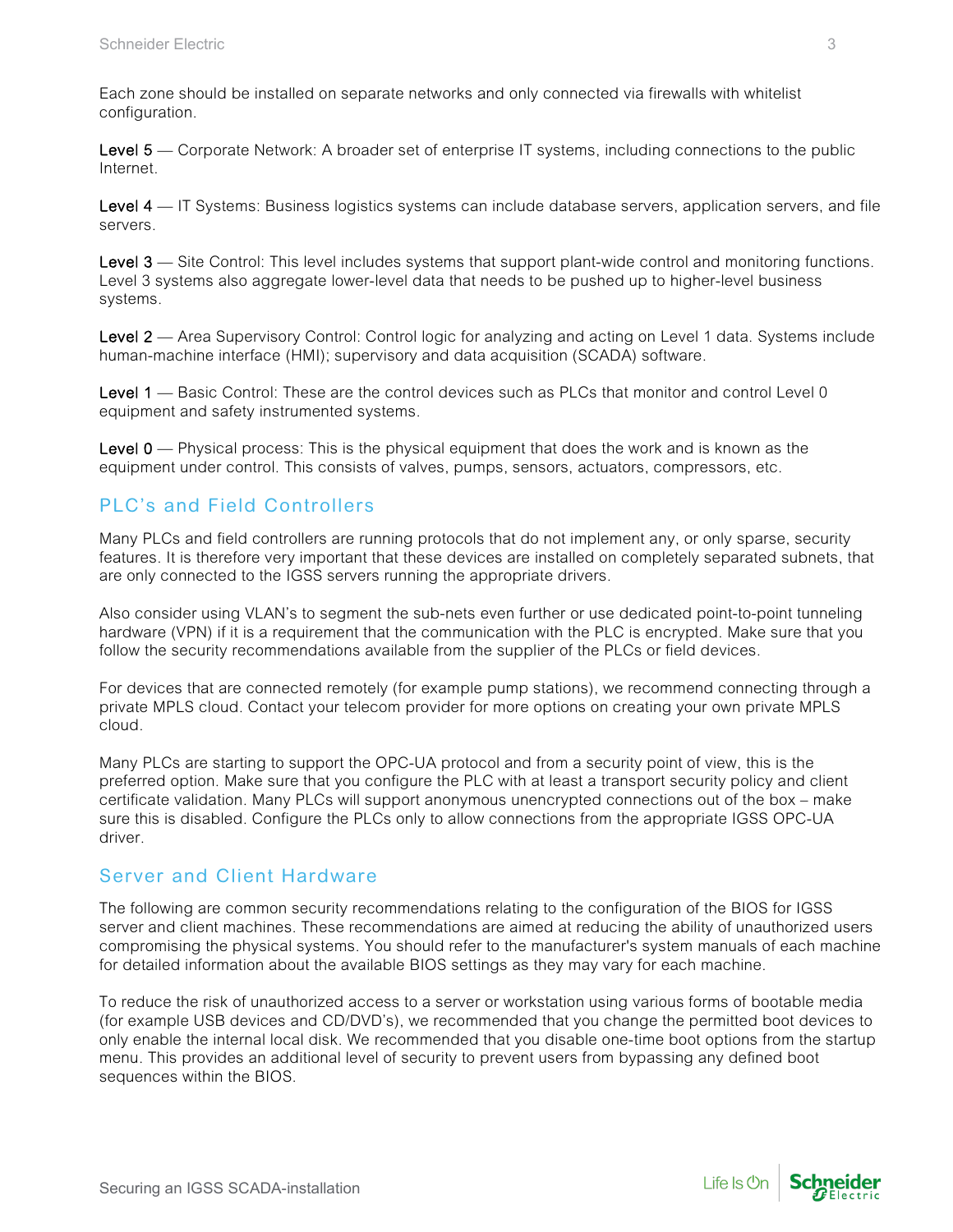Most PC systems provide an option to configure a password to restrict access to the BIOS configuration. We recommended that you define a setup password that is suitably complex, to prevent any system changes to the BIOS configuration.

## Server OS Configuration

When the SCADA network is using Windows Active Directory, we recommend the use of Group Policies to apply global security settings for all server and client machines on the domain. This method provides you a much easier way to maintain the PC network and for further enhancement without having to perform the changes manually on each individual machine.

Most, but not all, of the settings applied are available via local security policy, which could also be used for standalone machines that are not part of a domain. However, Group Policy provides the most manageable deployment solution for multiple machines across a network.

There will be various requirements and considerations that need to be included when introducing or applying changes to a Workstation Group Policy. Some considerations are below.

- Restricted desktop by means of:
	- Start menu options
	- Shutdown prevention
	- Restricted task manager options
	- **Registry access denial**
	- File execution prevention (for example, disable Command Prompt, Explorer.exe)
- Web Browsing restrictions
	- **Fixed default browser**
	- **Internet options**
	- **Security zone settings**

We recommend that you consult local system administrators for the guidance needed to set this up. There are various other options common to the Server Group Policies, which will need to be considered depending on the customer requirements.

Installing IGSS on both servers and workstations require administrative privileges, but we recommend that the IGSS user accounts do not have administrative privileges as it is not required for the normal day-to-day operation of IGSS.

The user running IGSS must have write access to the IGSS configuration folder (depends on configuration) and %AppData%\Roaming\Schneider Electric\IGSS32\V<n>.0 (where <n> is the IGSS version number).

### Anti-virus Software

We recommend that you install antivirus or anti malware software on IGSS servers and clients. Please note that this may affect system performance, as IGSS servers write a lot of data to the hard drives during runtime operation, which again will trigger the antivirus software (depending on the antivirus software configuration). We recommend the use of fast SSD M.2 NVMe drives on IGSS servers if you enable the antivirus scanner in the IGSS data folder.

### Install Security Updates

Microsoft, Schneider Electric and other suppliers release security updates to their products on a regular basis. Make sure that you have a policy in place for installing such updates on servers, workstations, PLCs, and other equipment.

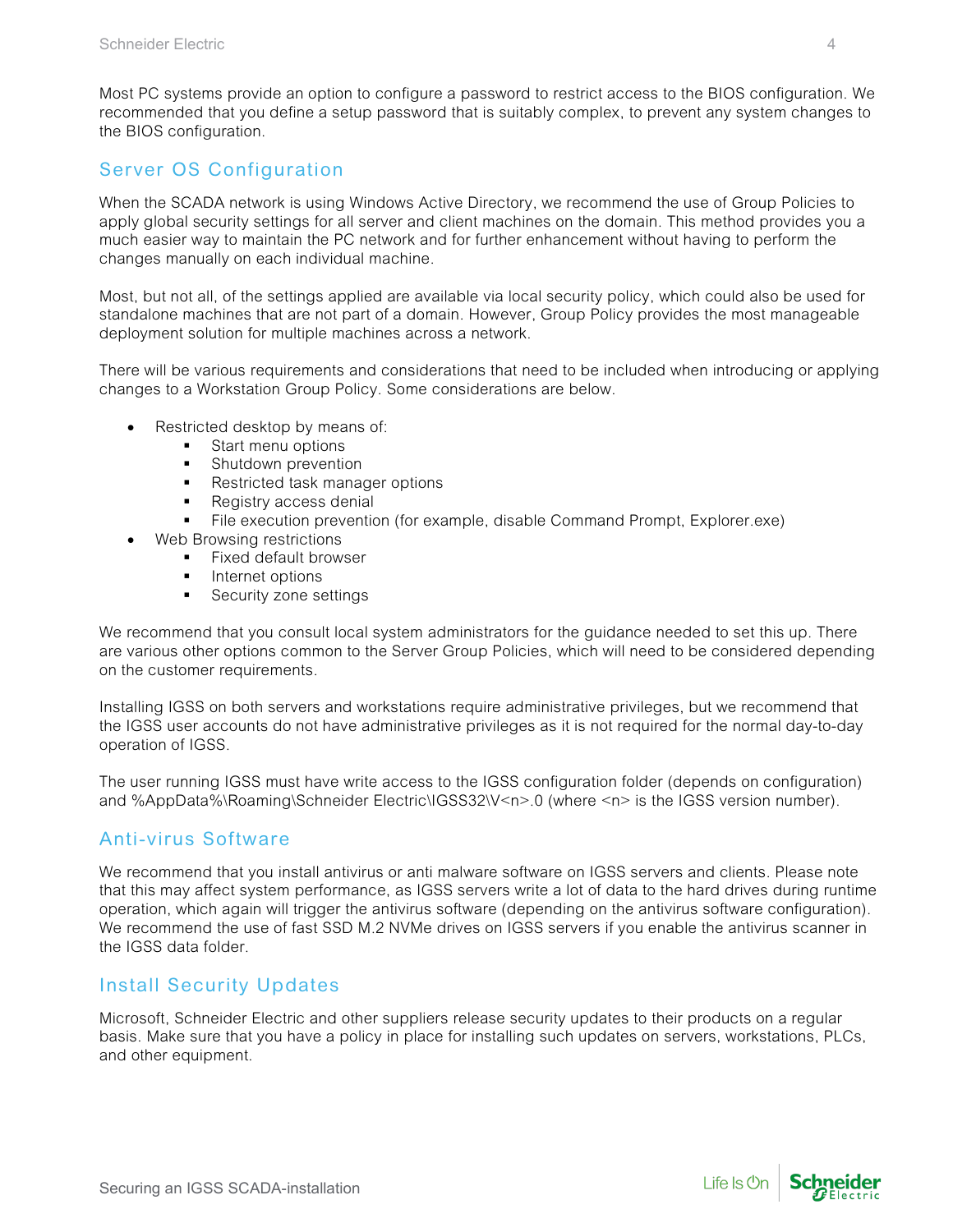## Network Security

One of the most important areas when it comes to securing an IGSS installation is securing the network. We strongly recommend that you follow the Perdue Architecture described earlier, with a clear network separation between the different zones. To allow communication between the zones, network firewalls should be applied.

Where possible, use fixed IP-addressing with private address ranges such as 10.0.0.0/8 or 172.16.0.0/12 or 192.168.0.0/16.

We recommend the use of an endpoint firewall in addition to the firewall built into Windows. The firewalls should be configured as whitelist only, according to the required services in IGSS as shown in the following table.

| Component                                 | Description                                                                                                                                                                                                                                                                                                                                                                                                                                | Port                          |
|-------------------------------------------|--------------------------------------------------------------------------------------------------------------------------------------------------------------------------------------------------------------------------------------------------------------------------------------------------------------------------------------------------------------------------------------------------------------------------------------------|-------------------------------|
| <b>IGSS Operator</b><br>Connection        | Basic connection between operator stations and the IGSS server.<br>Required for all stations.                                                                                                                                                                                                                                                                                                                                              | TCP:12397                     |
| <b>IGSS Data Server</b>                   | Data exchange between operator stations and the IGSS server.<br>Required for all stations.                                                                                                                                                                                                                                                                                                                                                 | TCP:12401                     |
| <b>IGSS Distributed</b><br><b>Drivers</b> | Connection between IGSS server and a driver running on a station<br>(distributed driver). Only used when running distributed drivers.<br>Enable firewall between IGSS server and the station running the<br>distributed driver.                                                                                                                                                                                                            | TCP:12396                     |
| <b>IGSS A-B Servers</b>                   | Connection to A/B switch between two IGSS servers in an A/B server<br>configuration. Only used when A/B server has been configured.<br>Enable firewall between the two IGSS servers.                                                                                                                                                                                                                                                       | TCP:12400                     |
| <b>IGSS Super Alarm</b>                   | External access to the IGSS alarm list from distributed alarm viewers or the<br>IGSS Notifier application. Required when IGSS Notifier is used.<br>Enable firewall between station running IGSS Notifier and the IGSS server.                                                                                                                                                                                                              | TCP:12399                     |
| <b>IGSS Software</b><br>Update            | Used when downloading software updates from the IGSS update server to<br>IGSS. Updates are downloaded from Dropbox to the IGSS station.<br>Port should be opened during update operation only.                                                                                                                                                                                                                                             | <b>HTTPS:443</b>              |
| <b>IGSS Update to</b><br>Operator         | Used when pushing software updates from an IGSS station to the other<br>stations.<br>Last two digits of the port number is the IGSS version number, so for IGSS<br>version 17 the port will be 12417.<br>Enable firewall between the source station and IGSS stations only.                                                                                                                                                                | TCP:12416                     |
| <b>IGSS ODBC Server</b>                   | Creates a database interface to the IGSS configuration. Can be used for<br>everything from changing object configuration to querying live object<br>values.<br>Enable firewall on private network only and only to specific stations that do<br>require ODBC access.                                                                                                                                                                       | TCP:20202                     |
| <b>IGSS Mobile Server</b>                 | Used when giving users of the IGSS Mobile App access to the site.<br>Firewall must support DNS and enable access to<br>igssmobile.servicebus.windows.net and igsspush.servicebus.windows.net<br>Use of fixed IP address whitelisting is not feasible, as the IP addresses of<br>Azure services tend to change frequently.<br>Enable firewall between the IGSS server running the IGSS mobile server<br>and the 2 DNS mentioned above only. | TCP:9350 to 9354<br>HTTPS:443 |

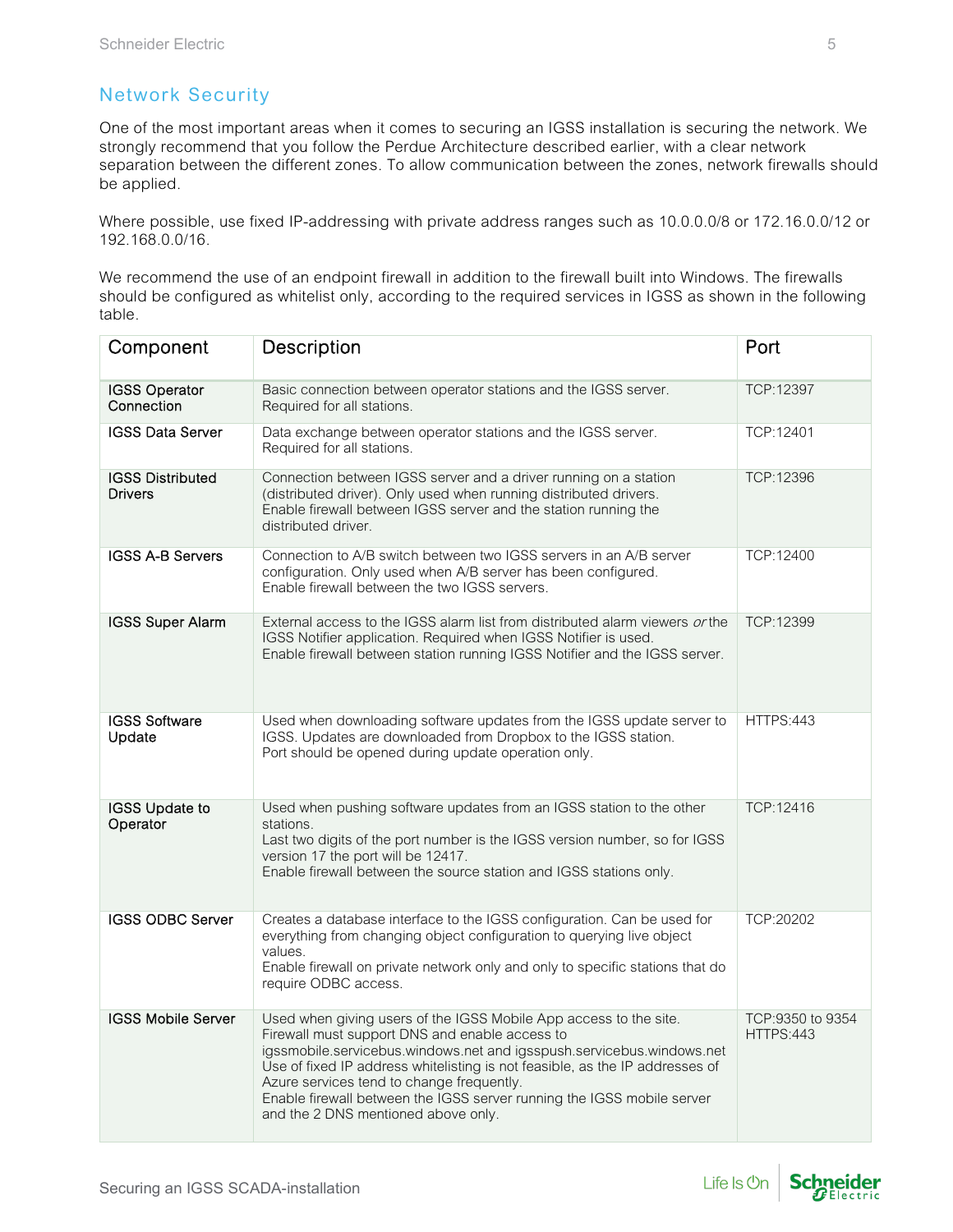| <b>IGSS OPC-UA</b><br>Server | OPC-UA interface to live and historical object values in IGSS.<br>For external access always configure enhanced security with client- and<br>server certificate validation.<br>Enable between the station running the IGSS OPC-UA server and OPC-UA<br>client PCs only. | TCP:12403<br>HTTP:12402      |
|------------------------------|-------------------------------------------------------------------------------------------------------------------------------------------------------------------------------------------------------------------------------------------------------------------------|------------------------------|
| <b>IGSS MQTT</b><br>Gateway  | Used to exchange values of IGSS objects with a MQTT broker.<br>Always configure to use encrypted communication via TLS with client- and<br>server certificate validation.                                                                                               | TCP: 1883<br>TCP: 8883 (TLS) |

Apart from this list, you will also need to open the ports required by the various PLC communication drivers that have been installed in IGSS. Consult the PLC documentation to find out exactly which ports to enable.

The IGSS server can be configured only to accept an operator station connection from a specific IP-address (introduced in IGSS version 15). It is recommended that you enable this option in IGSS System Configuration.

### Audit Trail

IGSS provides an option to log all user activity to an audit trail located on an SQL server. We recommend that you enable this option and monitor any unusual activity such as failed logins and changes to the user account system on a regular basis.

## External Interfaces

Although the Purdue model recommends that the OT network is kept completely isolated, this is not always possible as external access to SCADA data is sometimes required. Precautions should be made to maximize the security around such external interfaces.

#### IGSS ODBC Server

The IGSS ODBC Server exposes a database interface to the IGSS configuration that can be used to perform both configuration and runtime operations on the site.

Please note that ODBC is not encrypted and does not have any authorization model, so the IGSS ODBC Server should NEVER be made accessible on an open network. Even on a private network, we recommend that you only give specific applications on specific stations access in the firewall configuration.

#### IGSS Mobile Server

The IGSS mobile server is used in conjunction with the IGSS Mobile App. The IGSS mobile server creates a connection to a Microsoft Azure service bus where the IGSS Mobile App connects via the Internet and gives the user of the app access to the site. All communication between the IGSS Mobile App and the site is based on HTTPS and is thus encrypted.

Although the communication is encrypted, the IGSS mobile server creates an endpoint that is accessible providing you have

- a) the mobile access key for the site and
- b) matching username/password for an IGSS user with mobile access enabled.

We recommend that you keep the mobile access key secret and only enable mobile access for selected users. Users with mobile access should use a strong password that is changed on a regular basis.

#### IGSS OPC-UA Server

The IGSS OPC-UA server gives access to live and historical object values using the OPC-UA protocol. Please note that the default configuration of the IGSS OPC-UA server includes an anonymous unencrypted access point which should not be used on an open network. We recommend that you only use endpoints with encryption and client/server certificates. Please contact IGSS Support for instructions on how to configure this.